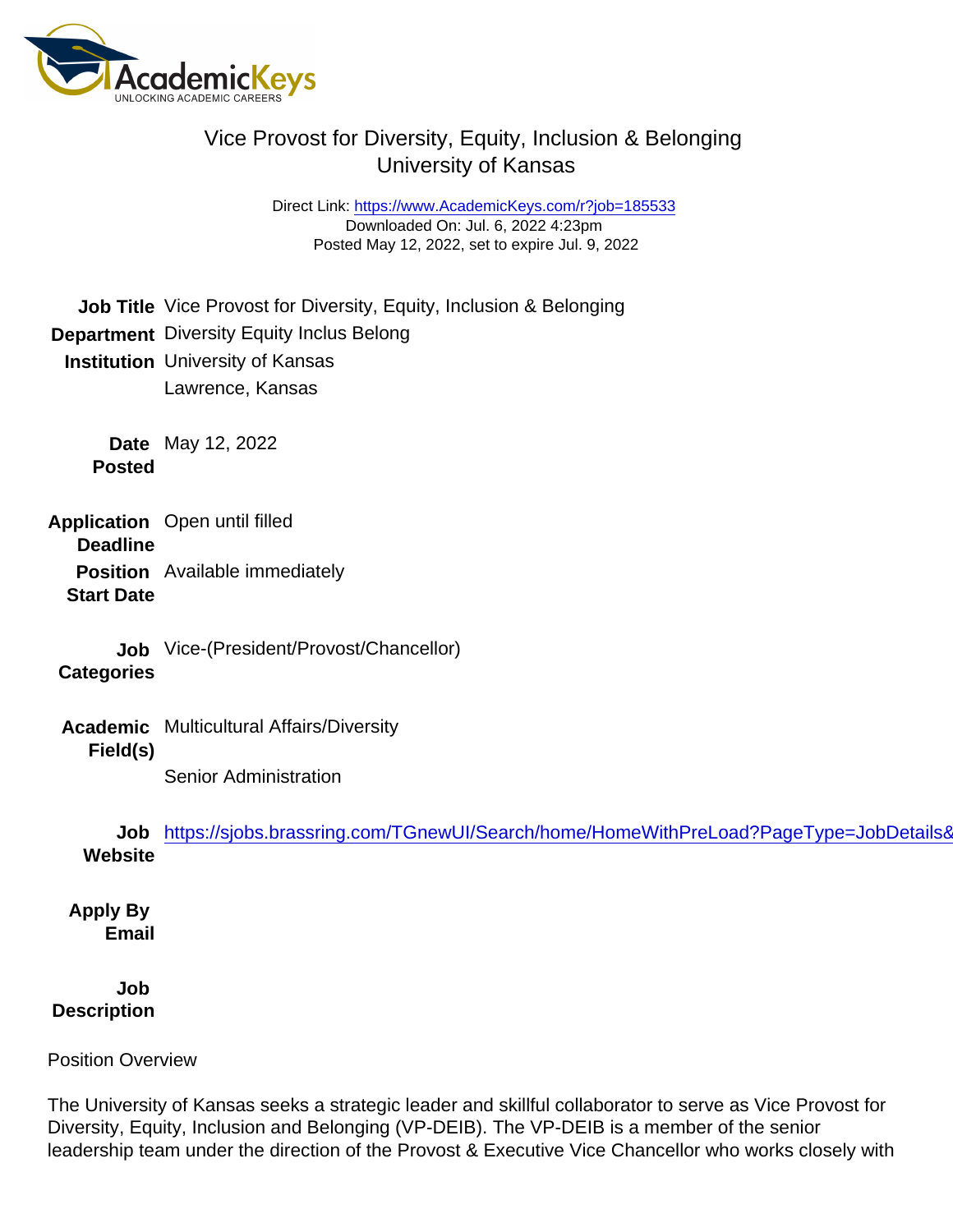Direct Link: <https://www.AcademicKeys.com/r?job=185533> Downloaded On: Jul. 6, 2022 4:23pm Posted May 12, 2022, set to expire Jul. 9, 2022

Vice Provosts/Chancellors, Deans, and other campus and community organizations such as KU Faculty Staff Councils (https://diversity.ku.edu/councils) to set goals that advance community dialogue, education and action in ways that center diversity, equity, inclusion, and belonging in every aspect of our work. The VP-DEIB leads the campus in fostering an open, inclusive and exceptional learning community that promotes equity and excellence by nurturing the growth and development of each student, faculty and staff member. Working closely with the Provost, the Vice Provost is responsible for developing and communicating clear goals, metrics, benchmarks, plans and strategies to improve DEIB at KU Lawrence-Edwards, in alignment with the Jayhawks Rising strategic plan, and co-chairs the Jayhawks Rising DEIB Objective and strategies.

The VP-DEIB leads and facilitates the achievement of DEIB goals, projects, and professional development initiatives, enhances communications, and promotes collaborative activity across all campus units and organizations. The successful candidate engages and oversees a professional team within the Office of DEIB as well as engages and collaborates with Equity Advisors and other colleagues, committees, and governance organizations to forward DEIB initiatives, programming and communications.

The Jayhawks Rising strategic plan is based on the perspective that diversity of race, ethnicity, abilities, gender, sexual orientation, age, and religion -- as well as diversity of values, interests, experiences, nationality/citizenship, and intellectual and cultural viewpoints -- enriches our learning, our community, and our lives.

The VP-DEIB is a model of "call-in" culture, which challenges all Jayhawks to dismantle historical systems of oppression to address discrimination and other exclusionary practices in all their various forms, fostering a welcoming and supportive environment for each student, staff, faculty, alumni, and community partner who learns, serves and leads at KU.

A successful candidate will be a strong relationship-builder, collaborator, excellent communicator, and advocate for human rights who is adept at navigating a large organization with a wide range of leadership levels, engaged on-campus partners, and community members that have varying perspectives. The successful candidate will work closely with the Provost to articulate the vision, monitor key metrics, communicate goals and expectations, develop and deliver programs, provide resources and services, review progress and give feedback, as well as address issues that impede progress toward greater diversity, equity, inclusion and belonging at KU.

The VP-DEIB is a comprehensive leadership role for KU Lawrence-Edwards. The VP role leads and aligns efforts across campus, directly involving units that engage faculty, staff, alumni, athletics, and student-facing service units. The position is a 12-month, 1.0 FTE position that reports to and serves at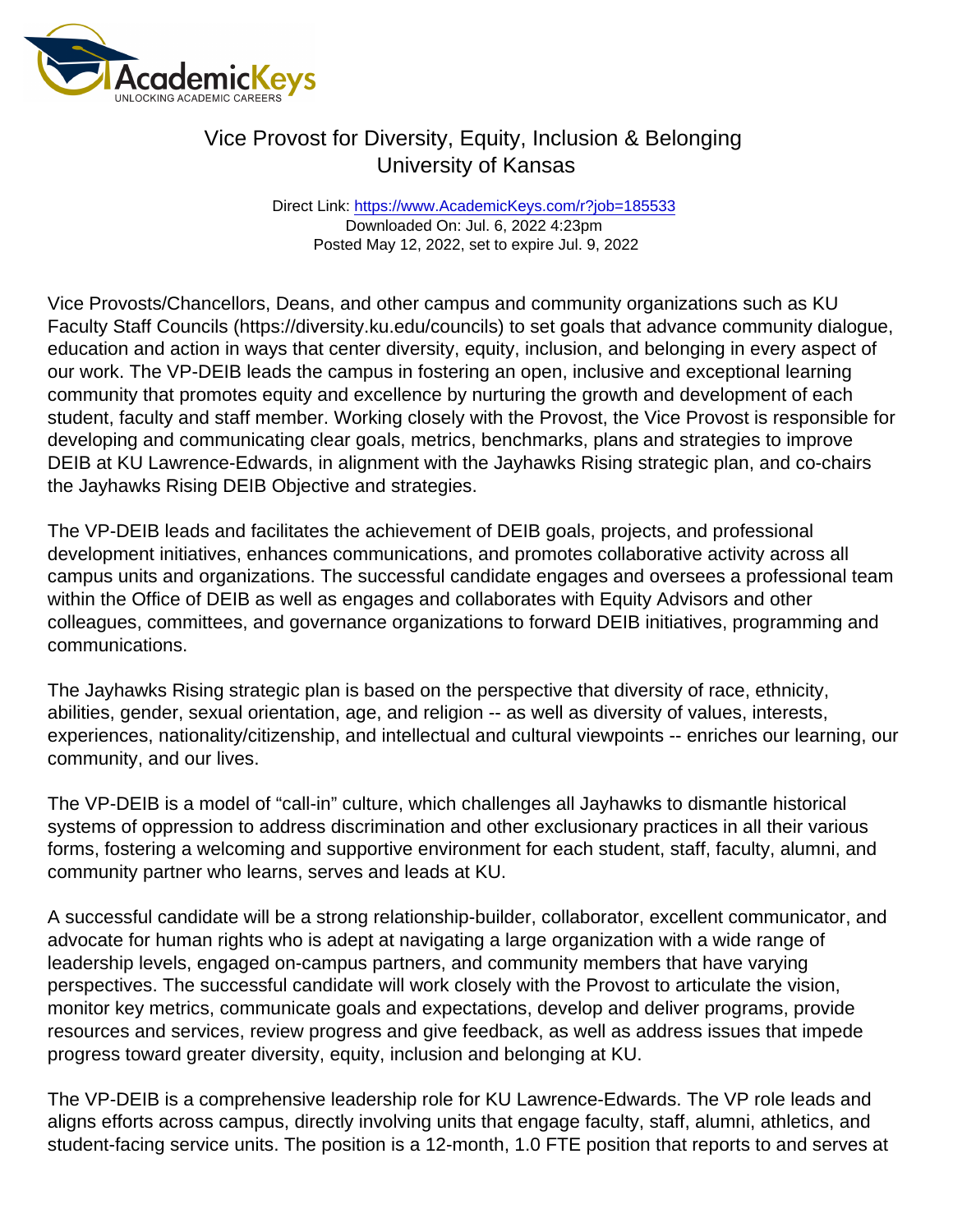Direct Link: <https://www.AcademicKeys.com/r?job=185533> Downloaded On: Jul. 6, 2022 4:23pm Posted May 12, 2022, set to expire Jul. 9, 2022

the pleasure of the Provost. This opportunity may include a tenure-line, or a courtesy appointment with release time to teach in an academic unit, based upon candidate credentials and interest.

Job Description

90% Strategic Leadership, Alignment and Collaboration, Monitoring and Reporting

#### A. Strategic Leadership

Working with Jayhawks Rising implementation team, co-chair the DEIB Objective in order to plan, implement, and monitor strategies, including:

Roll-out of campus-wide framework for DEIB strategic planning with appropriate metrics and benchmarks for success which are aligned with Jayhawks Rising plan.

Providing guidance and assistance to deans and vice provosts as they establish DEIB strategic plans based on the campus metrics.

Monitor each unit's DEIB plans annually on key campus metrics in order to gauge progress and improve outcomes.

In coordination with Offices of Chancellor and Provost, lead and manage strategic DEIB communications for KU Lawrence-Edwards and its reporting locations (i.e., Juniper Gardens, Kansas Law Enforcement Training Center, Leavenworth, etc.).

Monitor and analyze institutional data in the context of national data related to diversity initiatives and climate. This includes climate studies, demographic data, and policy analyses.

Lead the implementation of the framework for a DEIB strategic plan in each unit across Lawrence-Edwards that ensures responsibility, action, campus-wide collaboration, engagement of stakeholders, and aligns with the University strategic objectives to improve diversity, equity, inclusion and belonging. Meet with members of the Faculty Staff Councils. DEIB Steering Committee, the Provost's DEIB Advisory Council and others to understand the needs, experiences, and challenges surrounding diversity, equity, inclusion and belonging in the workplace, classroom, and campus community. Convene the Associate/Assistant Vice Provost DEIB leaders in the offices of student affairs, human resources, and faculty affairs and different leadership groups to guide and coordinate initiatives as part of Jayhawks Rising and DEIB objectives and strategies.

Act as a catalyst in stimulating important institutional discussions and offer insightful solutions on complex topics that help achieve DEIB objectives and strategies.

Provide frequent feedback to the Provost and the Chancellor on current issues emerging in the community and on campus, especially when there is the opportunity to improve culture, make changes in policy or practice, and communicate in a way that will further the goal of making KU a more inclusive and equitable environment.

Propose innovative and creative solutions to existing policy or structure that will facilitate persistence and completion for all students, as well as address recruitment and retention of faculty and staff.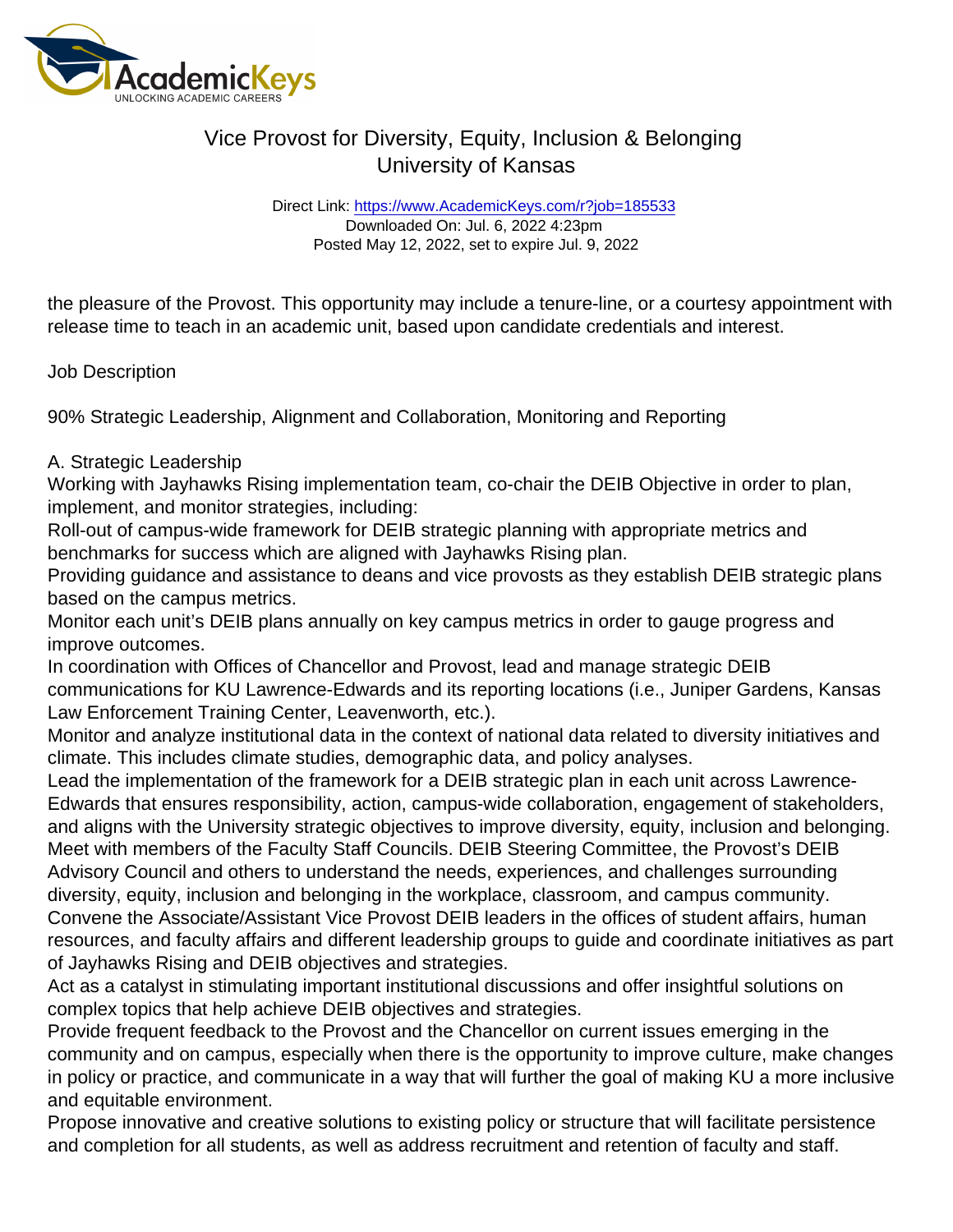Direct Link: <https://www.AcademicKeys.com/r?job=185533> Downloaded On: Jul. 6, 2022 4:23pm Posted May 12, 2022, set to expire Jul. 9, 2022

B. Administrative Oversight

Assume administrative responsibility for the DEIB Office by leading staff who support, collaborate, and communicate with all units on campus to design, implement and monitor diversity strategic plans based on our DEIB framework, and by providing developmental opportunities and feedback as necessary and appropriate.

Responsible for the leadership and supervision of the DEIB Office and assigned staff. Hires, manages, evaluates, coaches, addresses performance, and conduct matters, and provides learning and development support.

Convene and lead staff in other units with DEIB responsibilities and dotted-line affiliations to align and coordinate initiatives and efforts.

Convene Provost's DEIB Advisory Council and DEIB Steering Committee, a network of Equity Advisors across the University community, to facilitate planning and implementation of the DEIB strategic plan to improve campus climate and key measures of DEIB success, and who report to the Provost's DEIB Advisory Council once a year.

Coordinate with the Provost to develop and oversee operating budget and, as appropriate, build financial resources through fundraising and other external support.

Regularly review data and communicate data-informed feedback to the campus community on the effectiveness of DEIB efforts.

Exercise discretion and ensure strict adherence to confidentiality pertaining to sensitive matters. C. Training and Education

Assess, grow, and develop professional learning opportunities in areas of DEIB for campus participation.

Develop a slate of professional developmental programs to support DEIB, including though not limited to advanced programs for mentoring, intergroup dialogues, nonviolent communication, "calling-in," and conflict management. Delivery of such programs may be through Human Resource Management (HRM), Faculty Mentoring, Student Affairs, or unit-level programs.

Establish a coordination hub for professional development and experiences across campus, helping each group to articulate their efforts with campus efforts, and consulting with providers on evaluation of the effectiveness of these efforts,

D. Collaboration, Empowerment and Implementation

Engage and collaborate with key units including but not limited to Academic Affairs, Student Affairs, International Affairs, Academic Success, Graduate Studies, Faculty Affairs, and Human Resource Management to ensure shared vision and consistency of approach to delivery of DEIB programs and services.

Facilitate the implementation of DEIB curriculum through the efforts of academic leaders and faculty. Work with academic leaders and faculty to implement such principles into the classroom and related materials.

Build partnerships with Equity Advisors on campus to bring clarity and consistency to existing roles as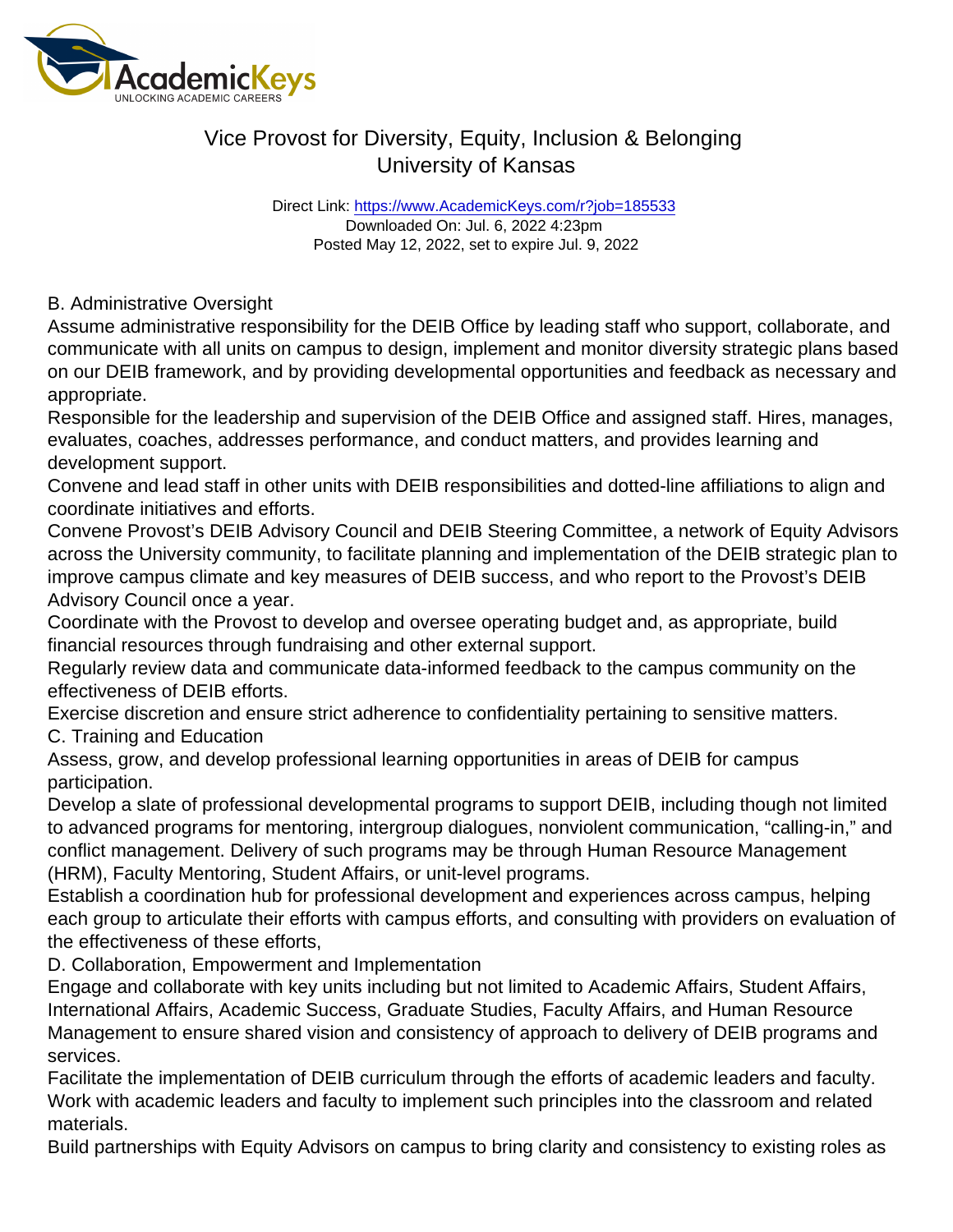Direct Link: <https://www.AcademicKeys.com/r?job=185533> Downloaded On: Jul. 6, 2022 4:23pm Posted May 12, 2022, set to expire Jul. 9, 2022

well as to provide necessary resources, support, and training.

Facilitate and provide campus expertise that can and should be leveraged to improve DEIB.

Develop and maintain active partnerships with the external community and appropriate alumni groups in support of DEIB at KU.

Collaborate, engage and partner with the Faculty Staff Councils. Develop other ad hoc advisory groups as necessary. Serve on various committees, councils, and taskforces as appropriate.

Meet regularly with University Governance groups (Faculty, Staff, and Student Senate) to inform, advocate and support DEIB efforts.

Lead, engage, and develop collaborative engagements across the AVP's for DEIB to strengthen communities, culture and climate, programming and encourage dialogue addressing needs and spaces for communication, processing, and reflection.

Provide outreach, advice, training, guidance and resources to campus leaders, administrators, academic units, and appropriate offices on DEIB practices to assist faculty, staff, and students in creating and maintaining an inclusive campus community.

Work with leadership to design and implement strategies to help recruit, support, and advance diversity and equity across the faculty, staff, and student communities.

10% Other duties as assigned by the Provost and Executive Vice Chancellor

Represent KU as appropriate to external organizations with related DEIB initiatives and interests. Attend meetings as requested and addressed other duties as assigned.

Required Qualifications

Earned doctorate or terminal degree in the field.

Five years of progressively significant leadership experience with generating a positive environment of diversity, equity, inclusiveness and belonging for students, staff, and faculty.

Three years of supervision experience.

Three years of previous leadership experience in advancing DEIB goals within an institution or company as demonstrated by application materials.

Demonstrated understanding of intersectionality and the ways in which multiple identities intersect in efforts to foster diversity, equity, inclusion, and belonging across campus.

Experience in responding to bias-related incidents when they occur on university campuses and managing communications and related media.

Professional work experience in designing strategic plans, curriculum, and resource development, and budgetary oversight articulated around a defined vision.

Mastery of foundational theories and that impact diversity issues in a complex organizational setting, such as those articulated in NADOHE and ADA standards.

Strong oral, written, and interpersonal skills as demonstrated through application materials, interview, and references.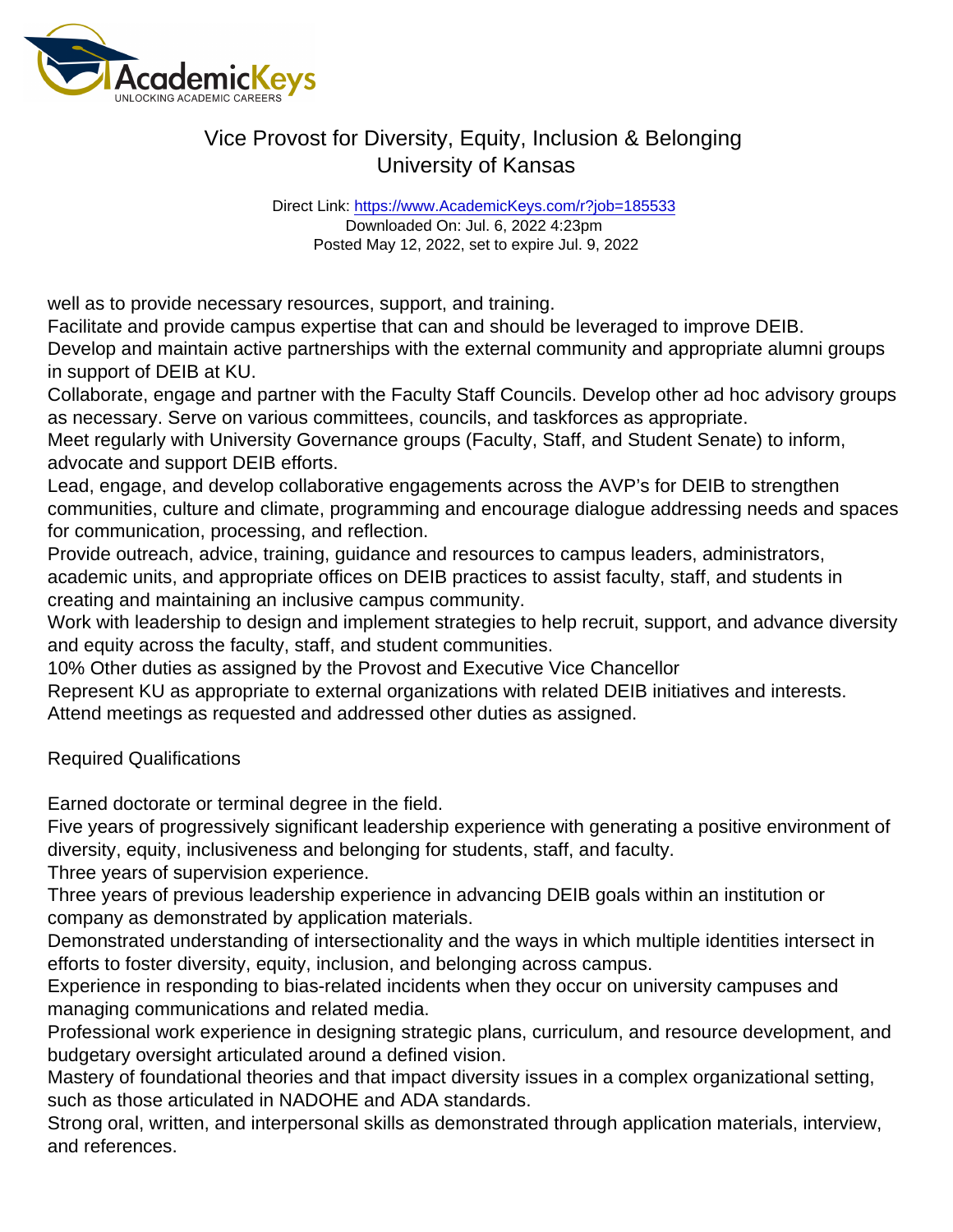Direct Link: <https://www.AcademicKeys.com/r?job=185533> Downloaded On: Jul. 6, 2022 4:23pm Posted May 12, 2022, set to expire Jul. 9, 2022

Experience in gathering and analyzing quantitative and qualitative data for measuring outcomes, reporting and strategic planning activities.

Preferred Qualifications

Experience at a large, comprehensive research institution as a faculty member or administrator; or work experiences that demonstrate an understanding of and effectiveness at working on DEIB issues within a complex higher-education institutional setting.

Demonstrated ability to provide anticipatory and solution-oriented thinking on broad cultural and societal concerns to effectively lead transformational change.

Experience developing and maintaining strategic and collaborative relationships with stakeholders within a university setting and its surrounding community.

Demonstrated experience in addressing conflict by modeling processes such as intergroup dialogue, nonviolent communication or calling in the call-out culture.

Contact Information to Applicants

Nominations and inquiries can be directed to: Charlene L. Aguilar, Ed.M. and Meredith Davis, Ph.D. KU-VPDEIB@wittkieffer.com

Additional Candidate Instruction

All applications, nominations and inquiries are invited. Applications should include, as separate documents, a CV or resume and a letter of interest addressing the themes in this profile.

WittKieffer is assisting the University of Kansas in this search. For fullest consideration, candidate materials should be received by July 31, 2022.

Application materials should be submitted using WittKieffer's candidate portal.

Contact Information

Please reference Academickeys in your cover letter when applying for or inquiring about this job announcement.